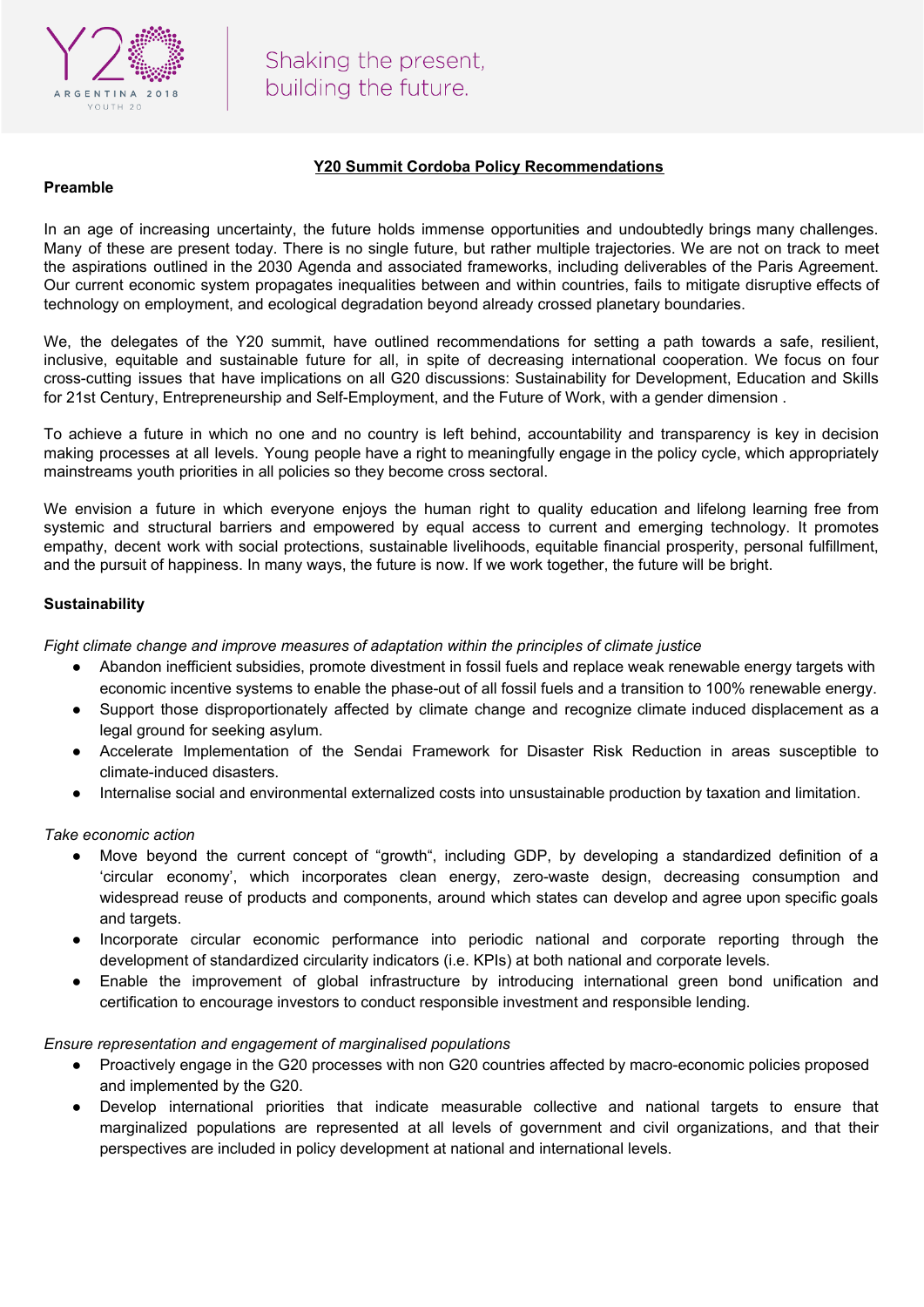

# **Education and 21st Century Skills**

*Create educational environments which are safe, inclusive and respectful*

- Implementation of national policies which provides for mental and physical health education, awareness and specific teacher training to create in-school support systems and an adaptable integrated learning environment for people living with disabilities.
- Launching official campaigns against gender, identity-based and disability-oriented violence that takes places in formal and informal educational settings.
- Implementation of national policies that provides teachers with job security, financial stability, higher wages and the opportunity to further develop their skills to ensure quality education.

## *Free and equal access to quality education*

- Ensure free and equal access to quality education from pre-school onwards, including vocational courses and non-formal education, which promotes lifelong learning for all for all, particularly vulnerable peoples, including refugees and displaced people.
- Implementation of national policy that provides for education from the age of 3, which is free and accessible to all regardless of socio-economic background.
- Set up the necessary agencies for the creation of safe physical and digital spaces for education accessible to all.
- Governments formally recognise the specific educational requirements of all marginalised groups and vulnerable peoples as [defined](https://www.ohchr.org/EN/NewsEvents/Pages/DisplayNews.aspx?NewsID=14690&LangID=E) by the United Nations Human Rights Council (2014).

Align the curricula with the required skills of the 21st century, by incorporating youth in its development.

- Guaranteeing upskilling, and re-training educational opportunities in the ever-changing digital world.
- Incorporating cross-cultural and diverse identity education, including social and interpersonal skills in the national curricula which promotes innovation and entrepreneurial spirit.
- Incorporating responsibility and empathetic global citizenship education, including knowledge about the Sustainable Development Goals framework into the national curricula.

## **Entrepreneurship and Self-Employment**

*Provide fiscal incentives and innovative funding solutions to spur the creation and growth of SMEs*

- Provide fiscal incentives for startups and SMEs in the first two to five years from their incorporation followed by a certain profit threshold in order to support their growth at both national and international levels.
- Incentivize most profitable companies to financially invest in and support local startups and SMEs in the countries where they operate.
- Create multi-stakeholder risk-sharing and co-investment mechanisms to ease the difficulties entrepreneurs face when securing collateral for business loans, as well as loss of personal assets in case of bankruptcy.

*Promote social entrepreneurship as a mechanism for sustainable development and financial resilience*

- Establish a universal legal framework that defines social entrepreneurship along with impact measurement tools.
- Develop a national fund or an organization that finances a specific number of social enterprises with a positive social, cultural and environmental impact.

*Create conducive and tailored environments in which entrepreneurs and self-employed individuals can thrive*

- Create a specific legal status for entrepreneurs and self-employed individuals.
- Develop physical or virtual "one-stop-shops" at the national level for entrepreneurs to find information, register their SMEs, and receive legal and fiscal support, as well as other public services.
- Encourage formal and non-formal education on entrepreneurship, paying particular attention to young women.

# **Future of Work**

*Promoting workforce skills development and reskilling*

● Establish a progressive scheme for companies' expenditures dedicated to re-skilling programs for all their employees, proportional to their budget.